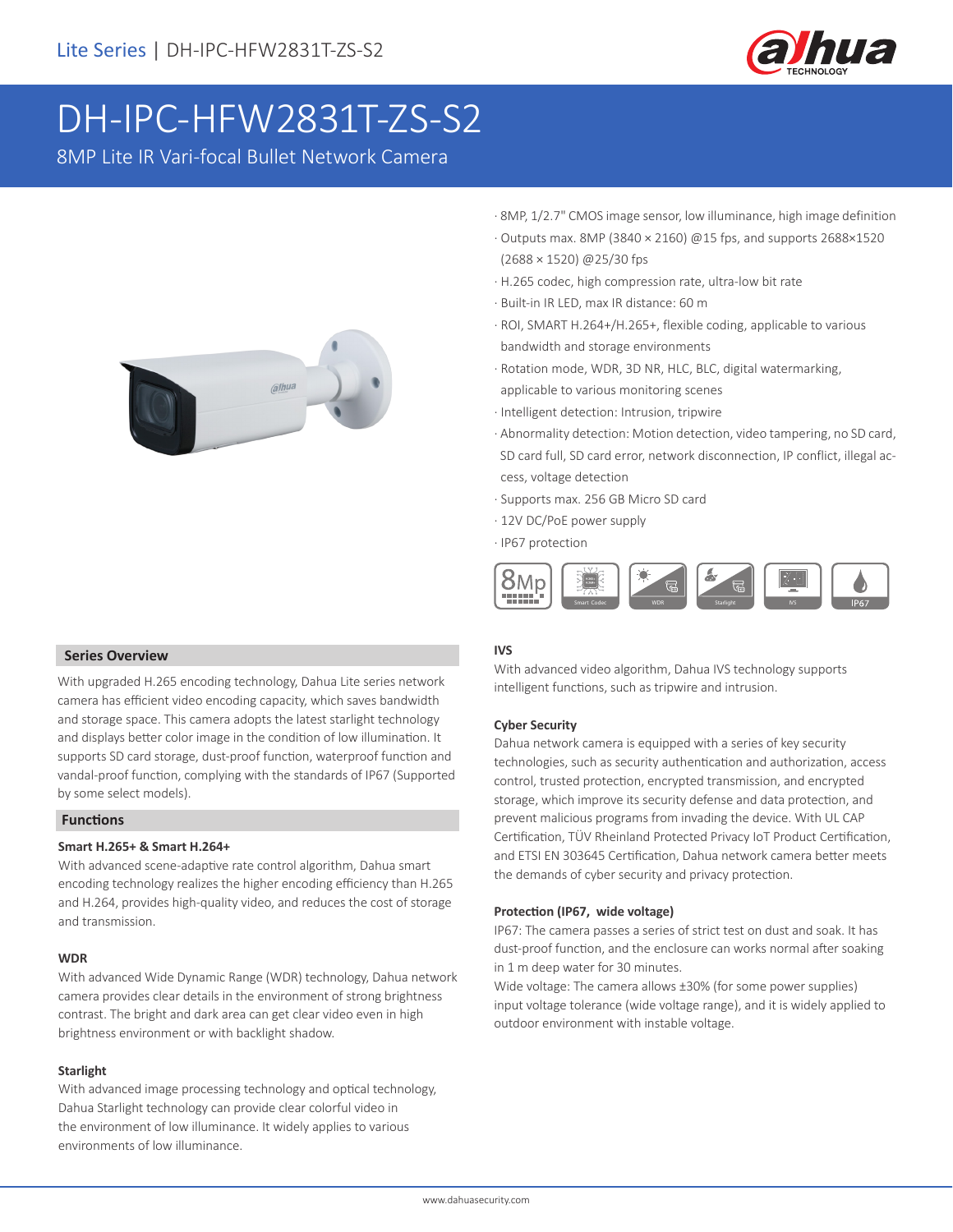# Lite Series | DH-IPC-HFW2831T-ZS-S2

# **Technical Specification**

| Camera                          |      |                                                                 |                      |                    |                    |
|---------------------------------|------|-----------------------------------------------------------------|----------------------|--------------------|--------------------|
| Image Sensor                    |      | 1/2.7" 8Megapixel progressive CMOS                              |                      |                    |                    |
| Max. Resolution                 |      | 3840 (H) × 2160 (V)                                             |                      |                    |                    |
| <b>ROM</b>                      |      | 128 MB                                                          |                      |                    |                    |
| <b>RAM</b>                      |      | 256 MB                                                          |                      |                    |                    |
| <b>Scanning System</b>          |      | Progressive                                                     |                      |                    |                    |
| <b>Electronic Shutter Speed</b> |      | Auto/Manual 1/3 s-1/100,000 s                                   |                      |                    |                    |
| Min. Illumination               |      | 0.008 Lux@F1.5                                                  |                      |                    |                    |
| S/N Ratio                       |      | $>56$ dB                                                        |                      |                    |                    |
| <b>Illumination Distance</b>    |      | 60 m (196.85 ft)                                                |                      |                    |                    |
| Illuminator On/Off Control      |      | Auto/Manual                                                     |                      |                    |                    |
| <b>Illuminator Number</b>       |      | 4 (IR LED)                                                      |                      |                    |                    |
| Pan/Tilt/Rotation Range         |      | Pan: 0°-360°<br>Tilt: 0°-90°<br>Rotation: 0°-360°               |                      |                    |                    |
| Lens                            |      |                                                                 |                      |                    |                    |
| Lens Type                       |      | Motorized vari-focal                                            |                      |                    |                    |
| Mount Type                      |      | $\phi$ 14                                                       |                      |                    |                    |
| Focal Length                    |      | 2.7 mm-13.5 mm                                                  |                      |                    |                    |
| Max. Aperture                   |      | F1.5                                                            |                      |                    |                    |
| Field of View                   |      | Horizontal: 113°-31°<br>Vertical: 58°-17°<br>Diagonal: 138°-36° |                      |                    |                    |
| Iris Type                       |      | Fixed                                                           |                      |                    |                    |
| Close Focus Distance            |      | 0.8 m-0.8 m (2.62 ft-2.62 ft)                                   |                      |                    |                    |
| <b>DORI Distance</b>            | Lens | Detect                                                          | Observe              | Recognize          | Identify           |
|                                 | W    | 85.3 m<br>(279.9 ft)                                            | 34.1 m<br>(111.9 ft) | 17 m<br>(55.8 ft)  | 8.5 m<br>(27.9 ft) |
|                                 | Τ    | 280 m<br>(918.6 ft)                                             | 112 m<br>(367.5 ft)  | 56 m<br>(183.7 ft) | 28 m<br>(91.9 ft)  |
| Smart Event                     |      |                                                                 |                      |                    |                    |
| <b>IVS</b>                      |      | Tripwire; intrusion                                             |                      |                    |                    |
| Video                           |      |                                                                 |                      |                    |                    |

Video Compression H.265; H.264; H.264B; MJPEG (only supported by the sub stream)

> 3840 × 2160 (1 fps–15 fps) 2688 × 1520 (1 fps–25/30 fps)

Main stream:

Sub stream: 704 × 576 (1 fps–25 fps) 704 × 480 (1 fps–30 fps)

Smart Codec Smart H.265+/ Smart H.264+

Video Frame Rate

Stream Capability 2 streams

| Resolution                | 3840 × 2160 (3840 × 2160); 3072 × 2048 (3072 × 2048);<br>3072 ×1728 (3072 × 1728); 2592 × 1944 (2592 × 1944);<br>2688 × 1520 (2688 × 1520); 3M (2048 × 1536); 2304 ×<br>1296 (2304 × 1296); 1080p (1920 × 1080); 1.3M (1280 ×<br>960); 720p (1280 × 720); D1 (704 × 576/704 × 480); VGA<br>$(640 \times 480)$ ; CIF $(352 \times 288/352 \times 240)$ |  |  |
|---------------------------|-------------------------------------------------------------------------------------------------------------------------------------------------------------------------------------------------------------------------------------------------------------------------------------------------------------------------------------------------------|--|--|
| <b>Bit Rate Control</b>   | CBR/VBR                                                                                                                                                                                                                                                                                                                                               |  |  |
| Video Bit Rate            | H.264: 32 kbps-8192 kbps<br>H.265: 12 kbps-8192 kbps                                                                                                                                                                                                                                                                                                  |  |  |
| Day/Night                 | Auto(ICR)/Color/B/W                                                                                                                                                                                                                                                                                                                                   |  |  |
| <b>BLC</b>                | Yes                                                                                                                                                                                                                                                                                                                                                   |  |  |
| <b>HLC</b>                | Yes                                                                                                                                                                                                                                                                                                                                                   |  |  |
| <b>WDR</b>                | 120 dB                                                                                                                                                                                                                                                                                                                                                |  |  |
| White Balance             | Auto/natural/street lamp/outdoor/manual/regional<br>custom                                                                                                                                                                                                                                                                                            |  |  |
| Gain Control              | Auto/Manual                                                                                                                                                                                                                                                                                                                                           |  |  |
| Noise Reduction           | 3D NR                                                                                                                                                                                                                                                                                                                                                 |  |  |
| <b>Motion Detection</b>   | OFF/ON (4 areas, rectangular)                                                                                                                                                                                                                                                                                                                         |  |  |
| Region of Interest(RoI)   | Yes (4 areas)                                                                                                                                                                                                                                                                                                                                         |  |  |
| <b>Smart Illumination</b> | Yes                                                                                                                                                                                                                                                                                                                                                   |  |  |
| Image Rotation            | 0°/90°/180°/270° (Supports 90°/270° with 2688 × 1520<br>resolution and lower.)                                                                                                                                                                                                                                                                        |  |  |
| Mirror                    | Yes                                                                                                                                                                                                                                                                                                                                                   |  |  |
| <b>Privacy Masking</b>    | 4 areas                                                                                                                                                                                                                                                                                                                                               |  |  |
| Alarm                     |                                                                                                                                                                                                                                                                                                                                                       |  |  |
| Alarm Event               | No SD card; SD card full; SD card error; network<br>disconnection; IP conflict; motion detection; video<br>tampering; tripwire; intrusion; illegal access; voltage<br>detection; safety exception                                                                                                                                                     |  |  |
| Network                   |                                                                                                                                                                                                                                                                                                                                                       |  |  |
| Network                   | RJ-45 (10/100 Base-T)                                                                                                                                                                                                                                                                                                                                 |  |  |
| SDK and API               | Yes                                                                                                                                                                                                                                                                                                                                                   |  |  |
| <b>Cyber Security</b>     | Video encryption; firmware encryption; configuration<br>encryption; Digest; WSSE; account lockout; security logs;<br>IP/MAC filtering; generation and importing of X.509<br>certification; syslog; HTTPS; 802.1x; trusted boot; trusted<br>execution; trusted upgrade                                                                                 |  |  |
| Protocol                  | IPv4; IPv6; HTTP; TCP; UDP; ARP; RTP; RTSP; RTCP;<br>RTMP; SMTP; FTP; SFTP; DHCP; DNS; DDNS; QoS; UPnP;<br>NTP; Multicast; ICMP; IGMP; NFS; PPPoE; Bonjour                                                                                                                                                                                            |  |  |
| Interoperability          | ONVIF (Profile S/Profile G/Profile T); CGI; P2P; Milestone;<br>Genetec                                                                                                                                                                                                                                                                                |  |  |
| User/Host                 | 20                                                                                                                                                                                                                                                                                                                                                    |  |  |
| Storage                   | FTP; Micro SD card (support max. 256 G); NAS; SFTP                                                                                                                                                                                                                                                                                                    |  |  |
| Browser                   | IE<br>Chrome<br>Firefox                                                                                                                                                                                                                                                                                                                               |  |  |
| Management Software       | Smart PSS; DSS; DMSS                                                                                                                                                                                                                                                                                                                                  |  |  |
| Mobile Phone              | IOS; Android                                                                                                                                                                                                                                                                                                                                          |  |  |